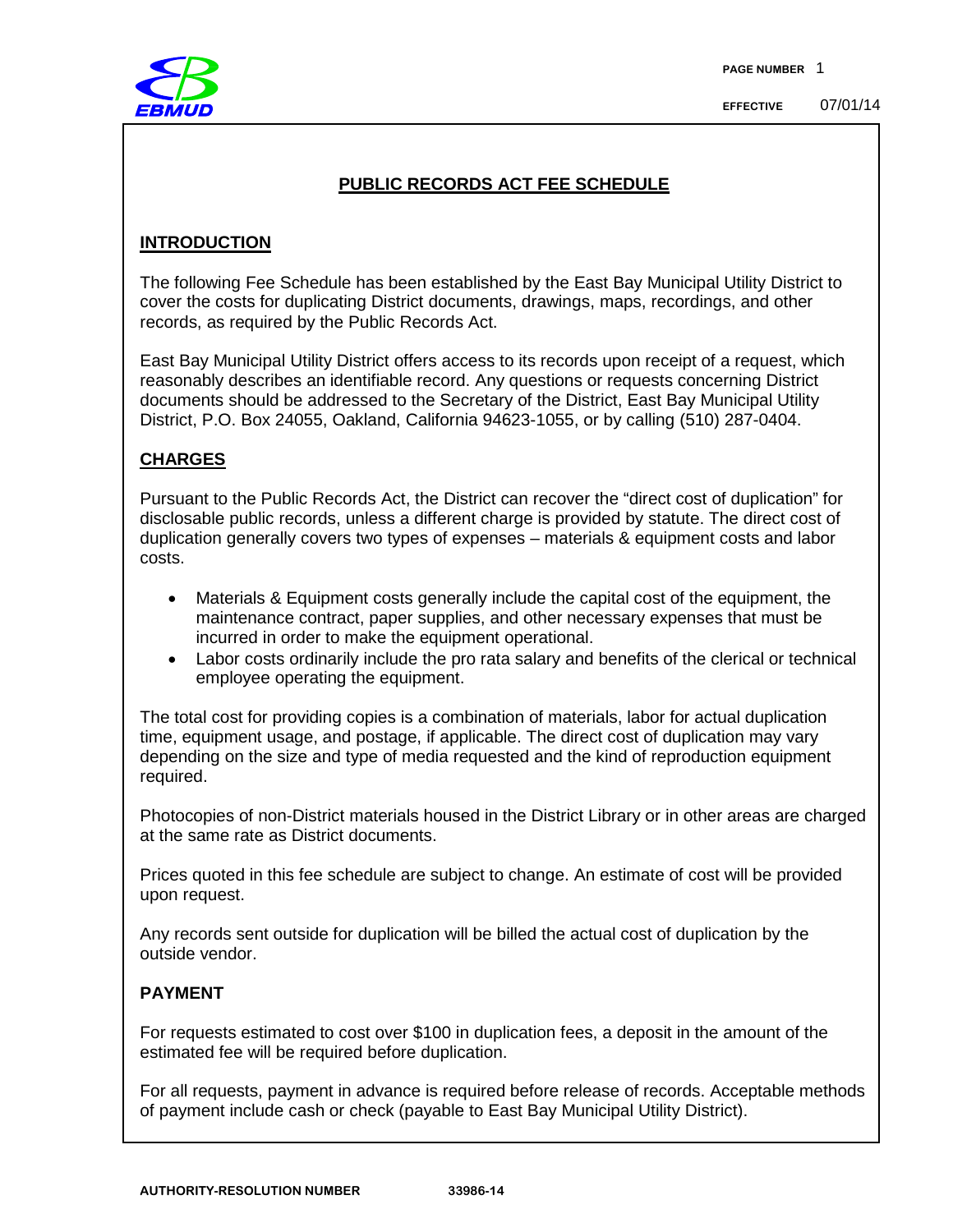

## **PUBLIC RECORDS ACT FEE SCHEDULE**

(Continued)

## **INSPECTION/DELIVERY/PICK UP**

The requestor is entitled to inspect records and/or obtain copies of records during normal business hours (8:00 a.m. to 4:30 p.m., Monday through Friday).

If the requestor wishes records to be delivered, copies will be sent first class mail unless the requestor makes other arrangements for pick up or delivery with the Secretary's Office. Postage will be charged for copies mailed to the requestor.

Federal Express service is available if the requestor supplies a Federal Express account number.

#### **LEGAL COMPLIANCE OBLIGATIONS**

Responsibility for adherence to copyright law rests with the individual requesting copies.

#### **CATEGORIES**

This Fee Schedule covers the following categories of document types or formats:

- I. Paper Based Records
	- A. General Business Documents & Engineering Drawings
	- B. Printed Maps
	- C. Bid Documents for Publicly Bid Projects
- II. Electronically Stored or Generated Records
	- A. Records that already exist
	- B. Records that do not already exist
	- C. Audio Cassette Tapes
	- D. Compact Disks (CDs)
	- E. Digital Versatile Disks (DVDs)

Fees for document types/requests not covered herein will be provided upon request.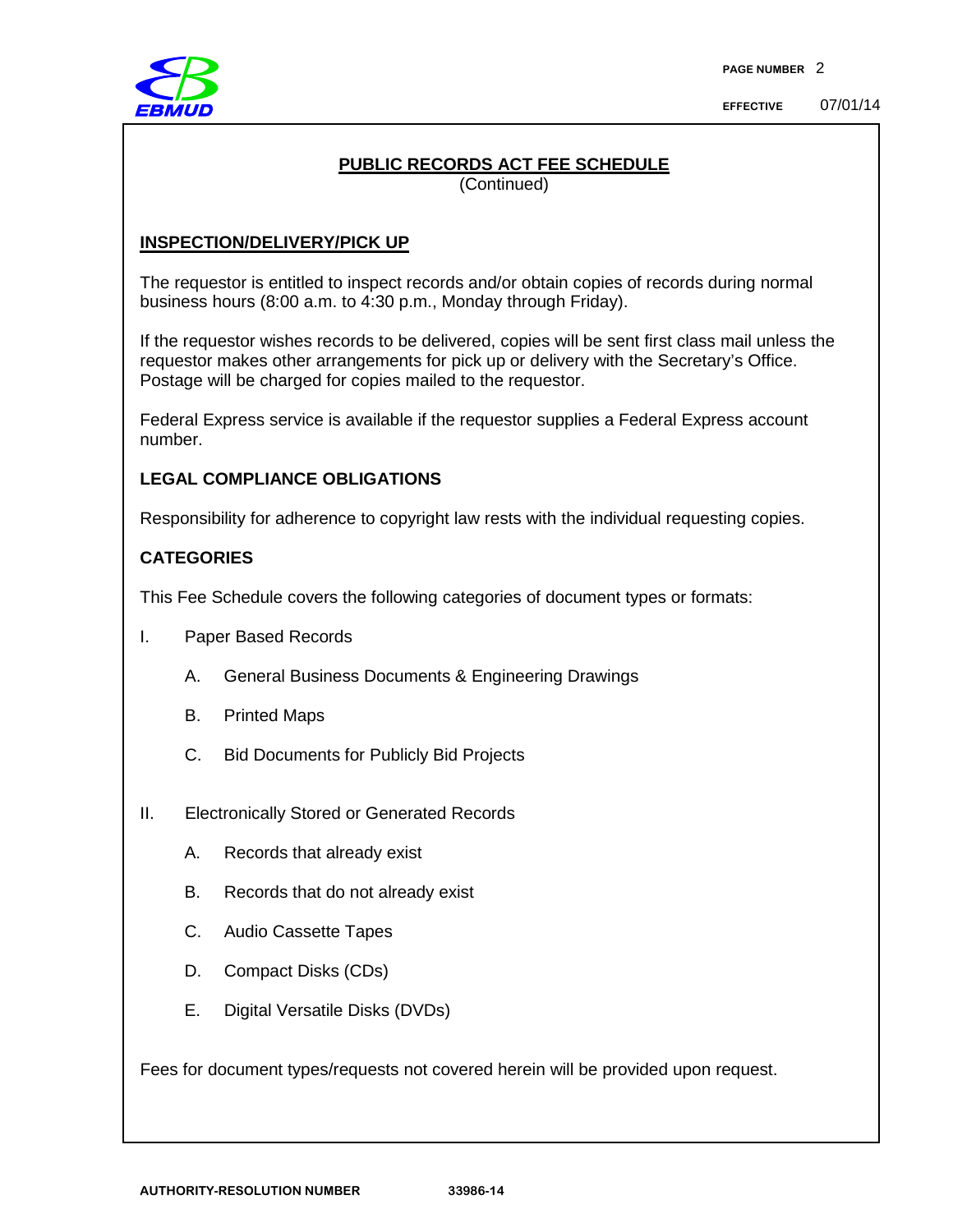

# **PUBLIC RECORDS ACT FEE SCHEDULE**

(Continued)

## **I. PAPER BASED RECORDS**

## **A. GENERAL BUSINESS DOCUMENTS & ENGINEERING DRAWINGS**

The fees charged for reproducing general business documents and engineering drawings, and printed maps photocopied onto regular paper in the sizes indicated below are based on the actual cost of duplication by District.

**Fee = Labor Cost (\$0.51 per minute duplicating time) + Materials & Equipment Cost** (e.g., cost per sheet or media) **+ Postage** (if applicable)

- Labor Cost: Labor cost for duplication time is charged at the rate of \$0.51 per minute. Labor cost is based on the labor rate of a clerical employee and is charged only for the actual time spent on duplication.
- Material & Equipment: The duplicating cost per sheet or media type is based on the actual cost of materials and equipment needed to reproduce documents. As detailed below, fees will vary depending on the type and size of documents and the method used for duplication.

#### **1) Regular copies**

| 11 x 17. |  |
|----------|--|

#### **2) Color copies**

Requests for color copies may be sent to an outside vendor and charged back to the requestor.

#### **3) Facsimile copies within the continental U.S.**

8-1/2 x 11........................................... 0.50/pg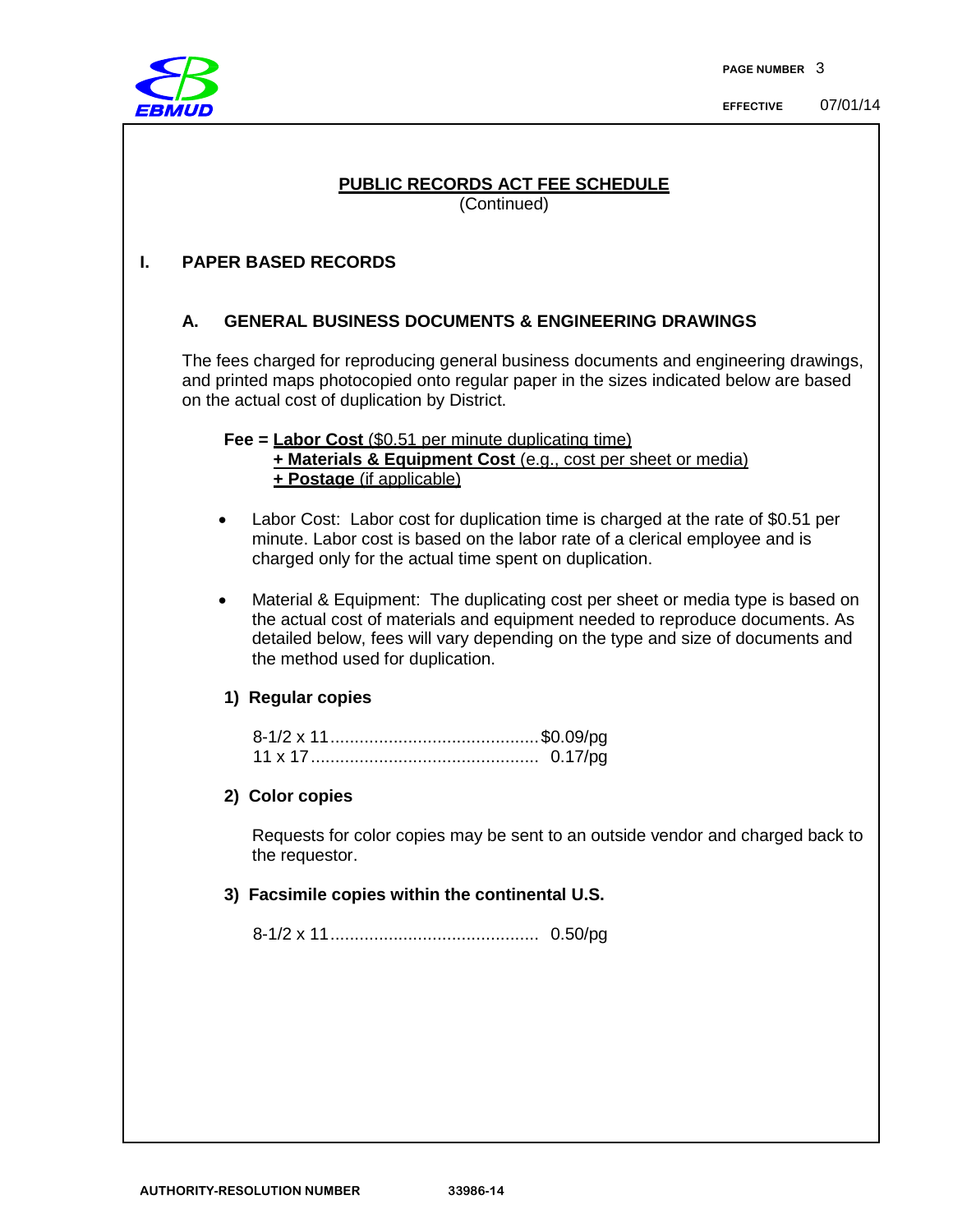

#### **PUBLIC RECORDS ACT FEE SCHEDULE** (Continued)

## **4) ENGINEERING DRAWINGS**

| <b>Size</b>       | Bond   | Vellum |  |
|-------------------|--------|--------|--|
|                   |        |        |  |
| $8-1/2 \times 11$ | \$0.09 | N/A    |  |
| $11 \times 17$    | 0.17   | N/A    |  |
| 17 width          | 0.33   | N/A    |  |
| 22 width          | 0.66   | \$1.77 |  |
| 28 x 38           | 0.96   | N/A    |  |

For sizes larger than those indicated in this chart, Engineering Records will determine the cost.

Drawings having a width greater than 36 inches cannot be reproduced on District equipment and must be sent out for commercial copying. These charges will be billed to the requestor.

## **B. PRINTED MAPS**

The fees in this section apply to the duplication of existing hard copy B-maps. The fee listed is the cost per map for duplication by EBMUD's print shop. All other pre-printed map sizes require special formatting and the cost for duplication by an outside vendor will be determined upon request.

- **B-maps** 250' scale (11 x 17) includes Map View prints…\$0.99/map
- **Map Book Covers**. ……………………………… ……………… 38.64/cover

## **C. BID DOCUMENTS FOR PUBLICLY BID PROJECTS**

Copies of plans and specifications for publicly bid construction projects are available through EBMUD's Specifications, Cost Estimating, and Engineering Standard Records (ESR) Section at a per set cost established as each project is issued for bid. The fee will be based on the cost for duplication at EBMUD's print shop or an outside copy service and postage, if applicable.

Pre-paid documents will be sent first class mail unless the requestor makes other arrangements for document pickup or delivery with the Specification's Clerk. Federal Express service is available if the requestor supplies a Federal Express account number.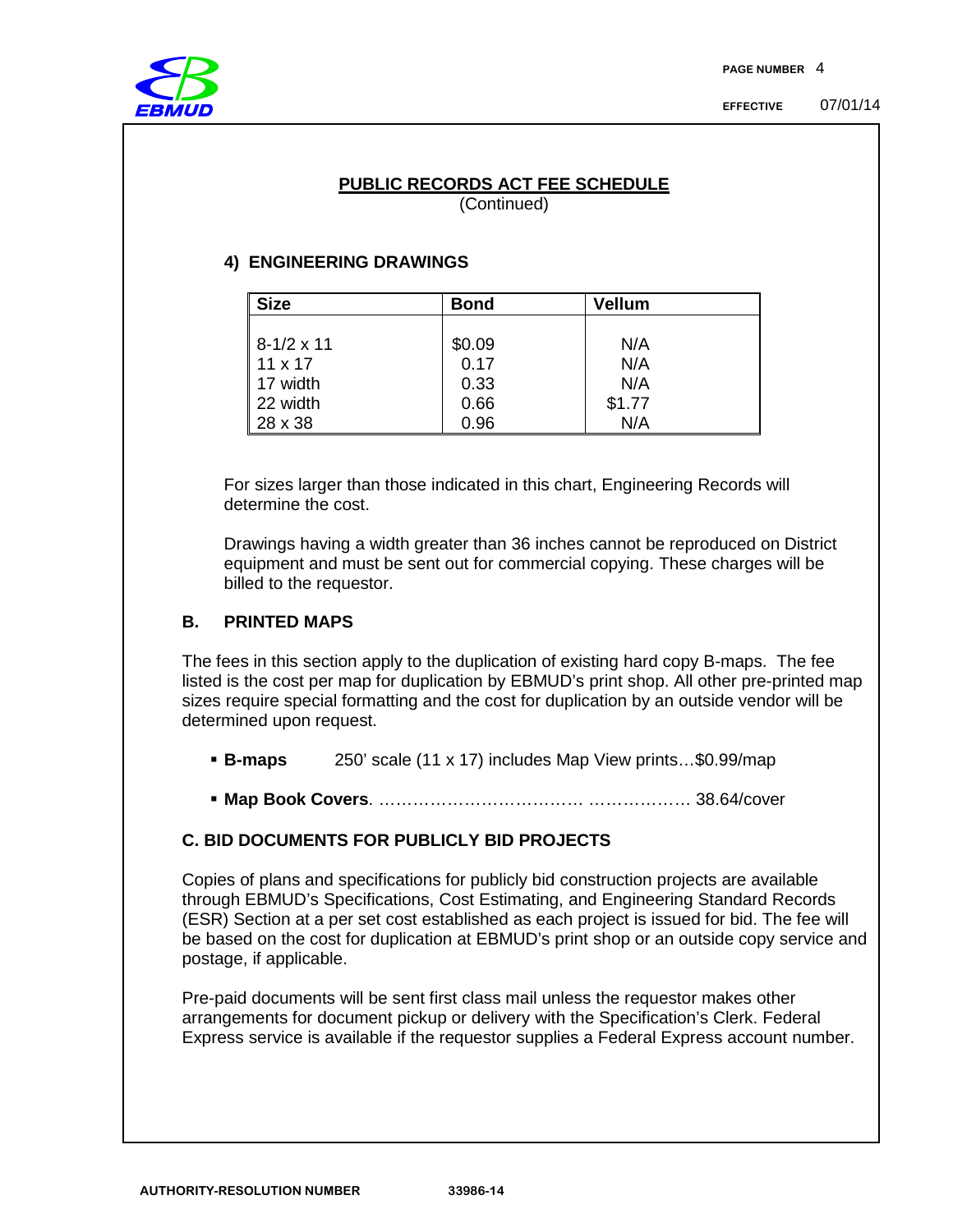

**EFFECTIVE** 07/01/14

## **PUBLIC RECORDS ACT FEE SCHEDULE**

(Continued)

Contract Documents are also available for viewing and downloading online at EBMUD's public website: [www.ebmud.com,](http://www.ebmud.com/) via the "Business Opportunities" and "Construction Bid Opportunities" Link.

Copies of CD-ROM versions of contract documents in Adobe Acrobat format are available free of charge from the Specifications Clerk at 510-287-1040.

Copies of historic contract documents can be provided in accordance with the provisions of item 1: General Business Documents.

## **II. ELECTRONICALLY STORED OR GENERATED DATA**

The fees in this section apply to records stored electronically.

In general, there are two types of electronic records: (a) records that already exist on the system and merely require printing; and (b) records that do not currently exist and requires data compilation, extraction, or programming to produce. A different fee rate applies to each of these types of records.

## **A. RECORDS THAT ALREADY EXIST**

When a requester seeks a record that already exists on the system (i.e., record merely needs to be retrieved and printed, and does not require data compilation, extraction, programming to produce), the following fee applies:

#### **Fee = Labor Cost** (\$0.51 per minute duplicating time) **Materials & Equipment Cost + Postage** (if applicable)

Materials & Equipment cost varies with the types/formats of records requested, as specified below:

#### **1) Digital copies – PDF Files of B-maps**

Cost of Media:

| - CD                  | \$3.05 |
|-----------------------|--------|
| ■ DVD                 | 6.35   |
| ■ Electronic transfer | N/C    |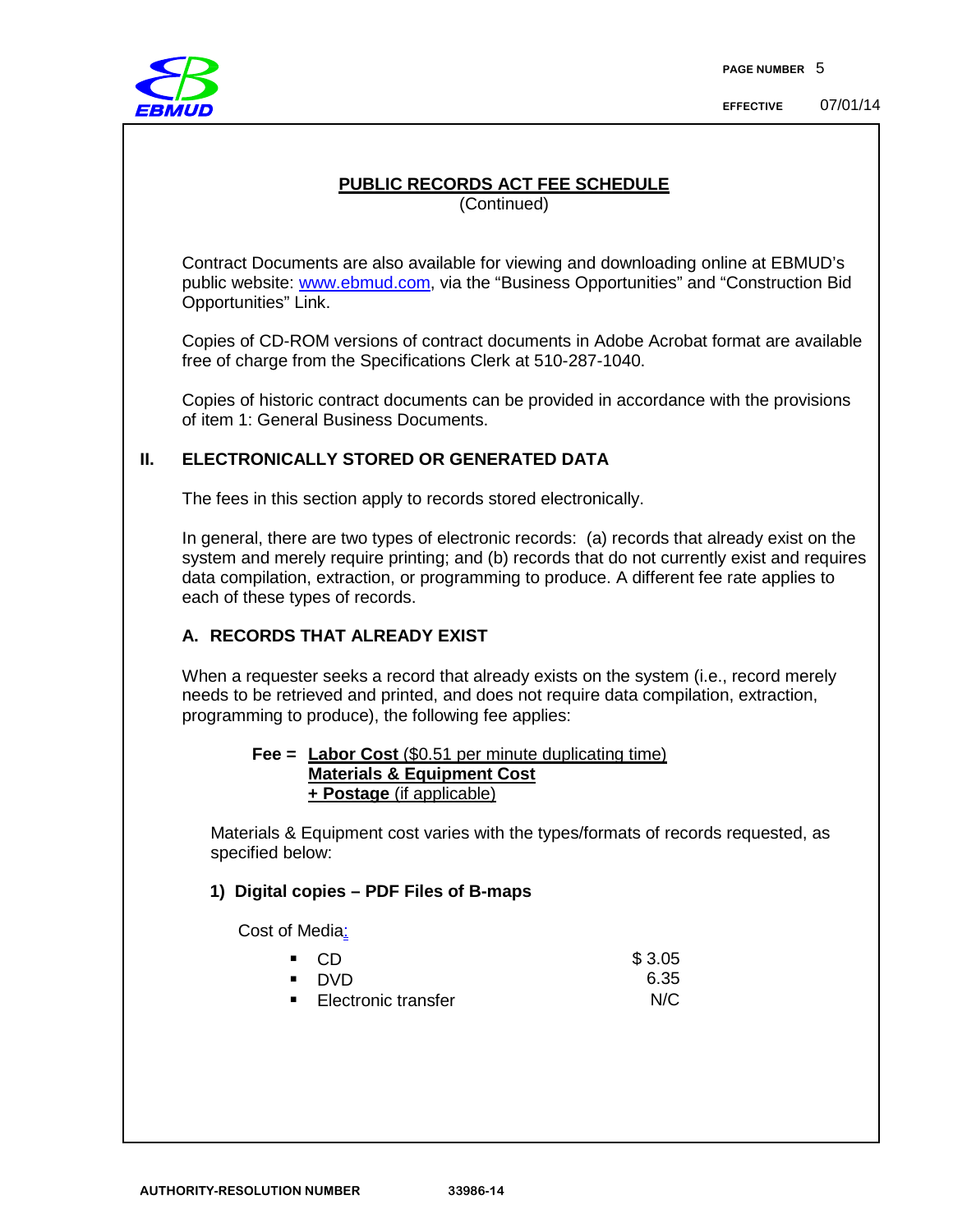

#### **PUBLIC RECORDS ACT FEE SCHEDULE** (Continued)

## **2) Maps on Demand**

Cost per copy:

| <b>Size</b>       | <b>Bond</b> | Vellum* | <b>Bond Color</b> |
|-------------------|-------------|---------|-------------------|
|                   |             |         |                   |
| $8-1/2 \times 11$ | \$0.10      | \$0.19  | \$0.38            |
| $11 \times 17$    | 0.19        | 0.36    | 0.73              |
| $17 \times 22$    | 0.33        | 0.60    | 2.05              |
| $22 \times 34$    | 0.49        | 0.84    | 3.38              |
| 28 x 38           | 0.66        | 1.10    | 5.02              |

**\***These costs reflect color plots produced only from existing files.

## **3) Other Electronic Records**

| <b>Description</b>        | <b>Charge Per Unit</b> |
|---------------------------|------------------------|
| - 8-1/2 x 11 (PC Printer) | $$0.09$ /pg            |
| CD                        | 3.05/ea                |
| <b>DVD</b>                | $6.35$ /ea             |

## **B. RECORDS THAT DO NOT ALREADY EXIST**

When a requester seeks records that do not currently exist on the system and requires data compilation, extraction, or programming to produce, the requestor shall pay the cost to construct a new record, and the cost of programming and computer services necessary to produce a copy of the record. However, please note that the District is under no obligation to provide records that do not already exist. Accordingly, the applicable fee is:

**Fee = Labor Cost** (\$0.96 per minute production time**) + Materials & Equipment Cost** (rates specified in Section II.A) **+ Postage** (if applicable)

Labor cost is based on the "average technical labor" rate and is charged only for the actual time spent producing the record.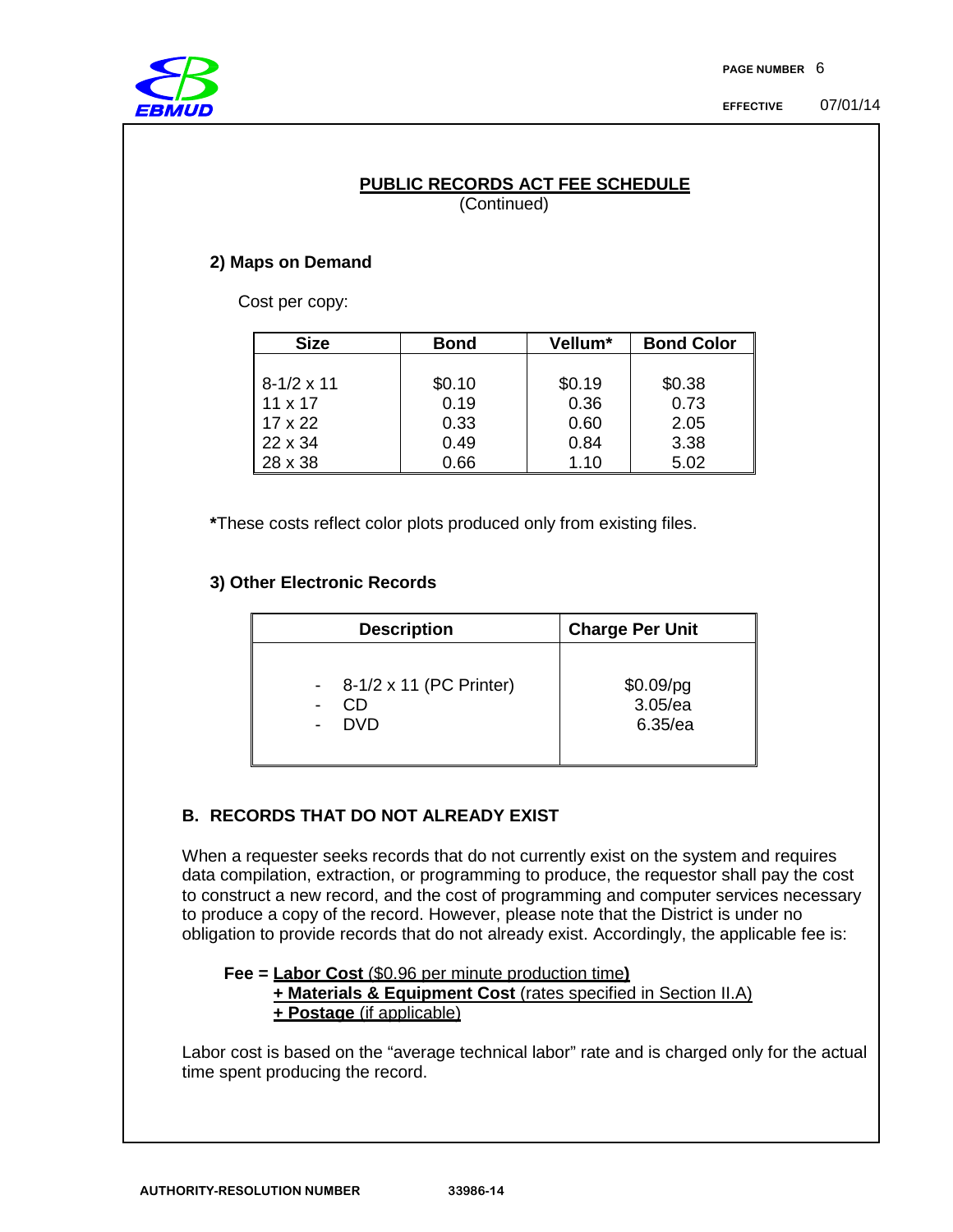

# **PUBLIC RECORDS ACT FEE SCHEDULE** (Continued) This fee also applies when the request requires producing a record outside of the regularly scheduled interval. **C. AUDIO CASSETTE TAPES** Regular meetings of the Board of Directors are recorded on audiotape. Copies of tapes are available upon request. **Fee = Labor Cost** (\$0.51 per minute duplicating time) **Cost per tape** (90-minute cassette tape = \$1.68/tape) **+ Postage** (if applicable) **D. COMPACT DISCS (CDs) Fee = Labor Cost** (\$0.51 per minute duplicating time) **Cost per disc** (CD-R Disc, Write-Once, 700MB, 80 Minute, 52X = \$3.05/disc) **+ Postage** (if applicable) **E. DIGITAL VERSATILE DISCS (DVDs) Fee = Labor Cost** (\$0.51 per minute duplicating time) **Cost per disc** (DVD+R, 16X, Single Sided, 4.7 GB/120 Minutes = \$6.35/disc) **+ Postage** (if applicable)